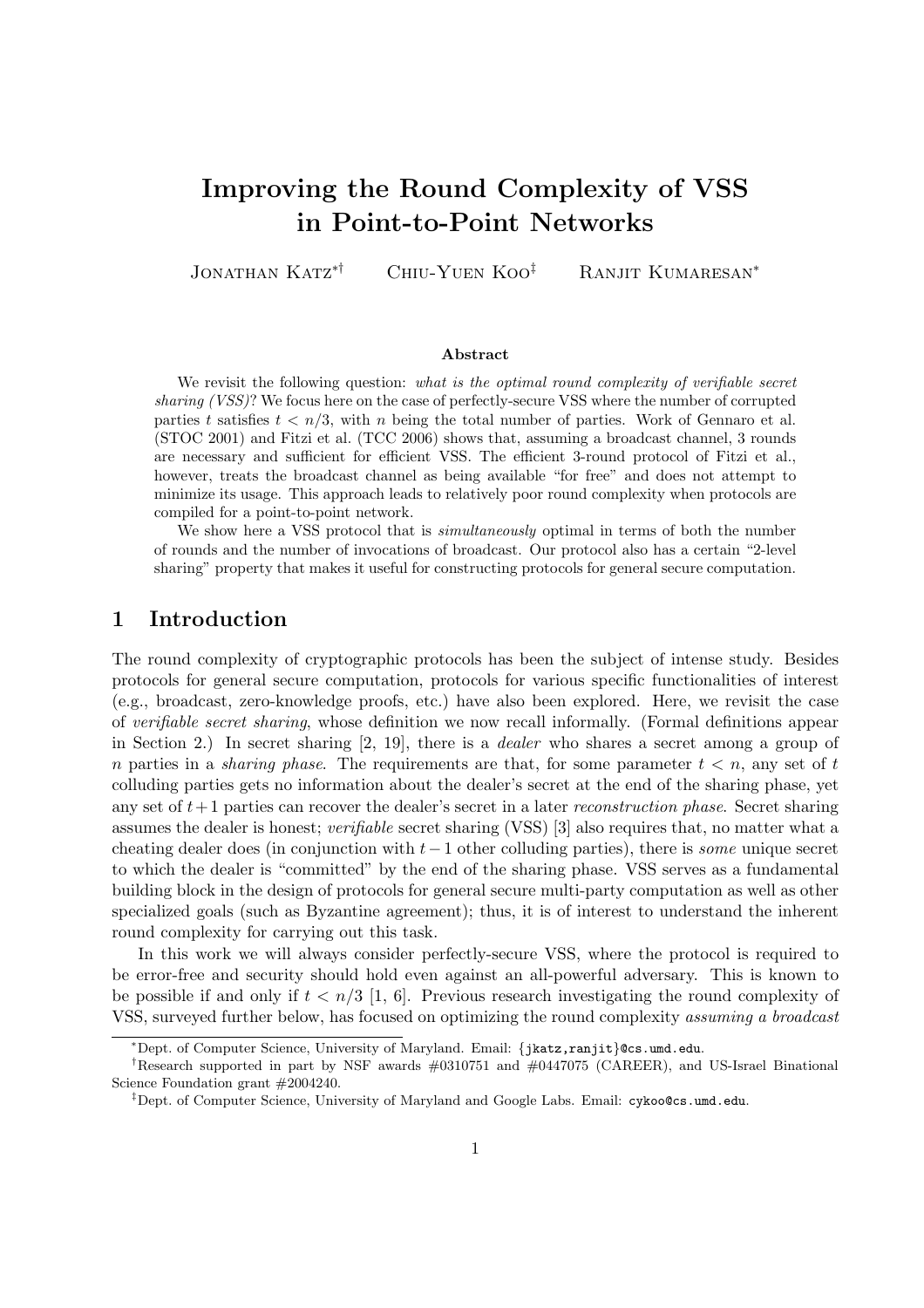channel is available "for free". (We remark that broadcast is essential for VSS, in a way we make precise below.) As argued previously [13], however, if the ultimate goal is to optimize the round complexity of protocols for point-to-point networks (where protocols are likely to be run), then it is preferable to minimize the number of rounds in which broadcast is used rather than to minimize the total number of rounds. This is due to the high overhead of emulating a broadcast channel over a point-to-point network: deterministic broadcast protocols require  $\Omega(t)$  rounds [8]; known randomized protocols [7, 9, 12] require only  $O(1)$  rounds in expectation, but the constant is rather high. (The most round-efficient protocol known [12, 13] requires 23 rounds in expectation for  $t \leq n/3$ <sup>1</sup>) Moreover, when using randomized broadcast protocols, if more than one invocation of broadcast is used then special care must be taken to deal with sequential composition of protocols without simultaneous termination (see [15, 12, 13]), leading to a substantial increase in the round complexity. As a consequence, a constant-round protocol that only uses a single round of broadcast is likely to yield a more round-efficient protocol in a point-to-point setting than any protocol that uses two rounds of broadcast (even if that protocol uses no additional rounds).

As a concrete example (taken from [13]) to illustrate the point, consider the VSS protocol of Micali and Rabin [16] and the 'round-optimal' VSS protocol of Fitzi et al. [10]. The former uses 16 rounds but only a single round of broadcast; the latter uses 3 rounds, two of which require broadcast. Compiling these protocols for a point-to-point network using the most round-efficient techniques known (see [13]), the Micali-Rabin protocol runs in an expected 31 rounds while the protocol of Fitzi et al. requires an expected 55 rounds!

In light of the above, when discussing the round complexity of protocols that assume a broadcast channel we keep track of both the number of rounds as well as the number of rounds in which broadcast is used. (In a given round when broadcast is used, each party may use the broadcast channel but a rushing adversary is still assumed. Existing broadcast protocols can be modified so that the round complexity is unchanged even if many parties broadcast in parallel.) We say a protocol has round complexity  $(r, r')$  if it uses r rounds in total, and  $r' \leq r$  of these rounds invoke broadcast. The round complexity of VSS refers to the sharing phase only, since the reconstruction phase of most known protocols utilizes only a single round, without broadcast. (An exception is the protocol of [10], whose reconstruction phase uses a single round of broadcast.)

Our results and techniques. Gennaro et al. [11] show that three rounds are necessary for VSS, assuming a broadcast channel. We also observe that it is impossible to construct a strict constant-round protocol for VSS without using a broadcast channel in at least one round: VSS implies broadcast using one additional round (the message to be broadcast can be treated as the input for VSS), and the results of Fischer and Lynch [8] rule out strict constant-round protocols for broadcast. Prior work [16, 10, 13, 14] shows that optimal round complexity as well as optimal use of the broadcast channel could each be obtained individually for VSS, but it was unknown whether they could be obtained *simultaneously*. Here, we resolve this question and show a  $(3, 1)$ -round VSS protocol that is optimal in both measures. (Our protocol has a 1-round reconstruction phase that does not use broadcast.) As a consequence, we obtain a VSS protocol with the best known round complexity in point-to-point networks. Our work also leads to an improvement in the round complexity of the most round-efficient broadcast protocols known [12].

A nice feature of our VSS protocol is that it also satisfies a certain "2-level sharing" property that is not achieved by the 3-round protocol from [10]. Roughly speaking, this means that the following conditions hold at the end of the sharing phase when the dealer's (effective) input is s:

1. There exists a polynomial  $f(x)$  of degree at most t such that  $f(0) = s$  and each honest party

<sup>&</sup>lt;sup>1</sup>Actually, the VSS protocol given here can be used to improve this slightly.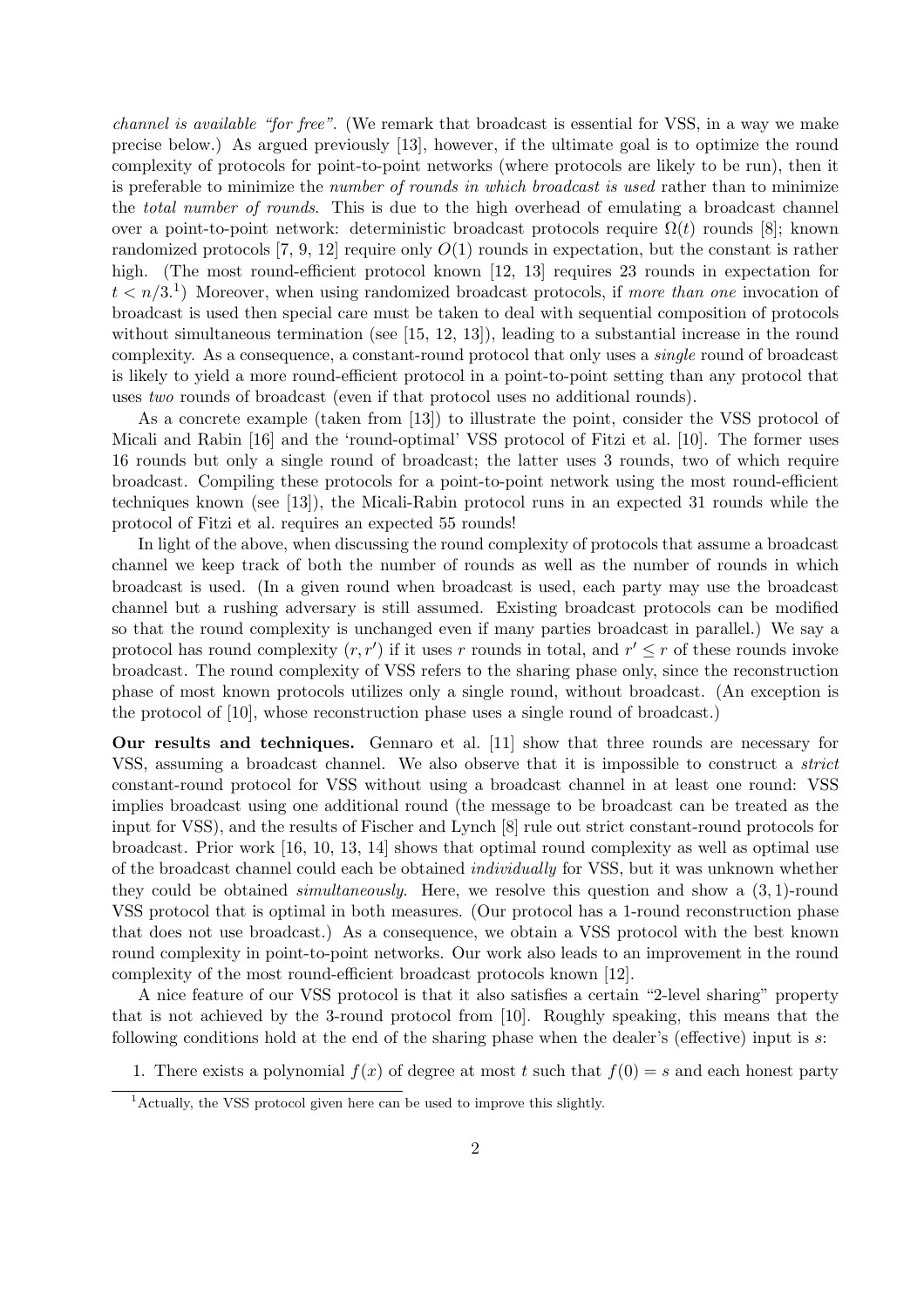$P_i$  holds the value  $f(i)$ .

2. For each party  $P_i$ , there exists a polynomial  $f_i(x)$  of degree at most t such that  $f_i(0) = f(i)$ and each honest party  $P_i$  holds the value  $f_i(j)$ .

VSS protocols with this property constitute a useful building block for protocols for general secure multi-party computation (see, e.g., [13, 14]).

Our protocol is efficient, in that the computation and communication are polynomial in  $n$ . The communication complexity of our protocol is  $\mathcal{O}(n^2t)$  field elements, which matches the communication complexity of [10] but is worse than that of [11].

We now summarize the basic techniques used to prove our main result. As in [10], we begin by constructing a protocol for weak verifiable secret sharing (WSS) [18]. (In WSS, informally, if the dealer is dishonest then, in the reconstruction phase, each honest party recovers either the dealer's input or a special failure symbol.) Fitzi et al. show a (3, 2)-round WSS protocol that essentially consists of the first three rounds of the 4-round VSS protocol from [11]. On a high level, their protocol works as follows: In the first round, the dealer distributes the shares of the secret using a random bivariate polynomial; in parallel, each pair of parties  $(P_i, P_j)$  exchanges a random pad  $r_{i,j}$ . In the second round,  $P_i$  and  $P_j$  check for an inconsistency between their shares by broadcasting their common shares masked with the random pad. In the third round, if there is a disagreement between  $P_i$  and  $P_j$  in round 2 (note that all parties agree whether there is disagreement since broadcast is used in round 2), then the dealer,  $P_i$ , and  $P_j$  all broadcast the share in question. This allows the rest of the parties to determine whether the dealer "agrees" with  $P_i$  or with  $P_j$ .

A  $(5, 1)$ -round WSS protocol is implicitly given in [13].<sup>2</sup> There, rather than using the "random" pad" technique, a different method is used to detect disagreement between  $P_i$  and  $P_j$ . While this saves one round of broadcast, it requires additional rounds of interaction.

To construct a  $(3, 1)$ -round WSS protocol, we modify the  $(3, 2)$ -round WSS protocol from [10] by using the random pad idea with the following twist: in the second round of the protocol,  $P_i$  and  $P_i$  check if there is any inconsistency between their shares by exchanging their common shares over a point-to-point link; they also send the random pad  $r_{i,j}$  to the dealer. In the third round of the protocol, if there is a disagreement between  $P_i$  and  $P_j$ , then  $P_i$  and  $P_j$  each broadcast the shares they hold; otherwise, they broadcast the value of their common share masked with the random pad. The dealer will broadcast the corresponding share masked with the random pad (or the share itself if the random pads it received from  $P_i$  and  $P_j$  are different). Notice that secrecy of the share is preserved if  $P_i$ ,  $P_j$ , and the dealer are all honest. On the other hand, if the dealer is malicious and there is a disagreement between honest parties  $P_i$  and  $P_j$ , then the dealer can only "agree" with at most one of  $P_i$  and  $P_j$  in round 3, but not both of them.

The above is the high-level idea of our WSS protocol. Using the same techniques as in [10], we can then immediately obtain a (3, 1)-round VSS protocol. However, the VSS protocol constructed in this manner will not have the "2-level sharing" property; as a consequence, the resulting protocol cannot directly be plugged in to existing protocols for general secure multi-party computation.

To convert the VSS protocol into one with 2-level sharing we note that, by the end of the sharing phase, there is a set of honest parties (that we call a "core set") who already do have the required 2-level shares; thus, we only need to provide honest parties outside the core set with their required shares. We achieve this, as in [5], by having the dealer use a *symmetric* bivariate polynomial to share its input, and then modifying the protocol so that honest parties who are not in the core set can still generate appropriate shares by interpolating the shares of the parties in the core set. Of

<sup>2</sup>That work shows a 6-round VSS protocol that uses broadcast in the final two rounds. The first five rounds of that protocol suffice for WSS.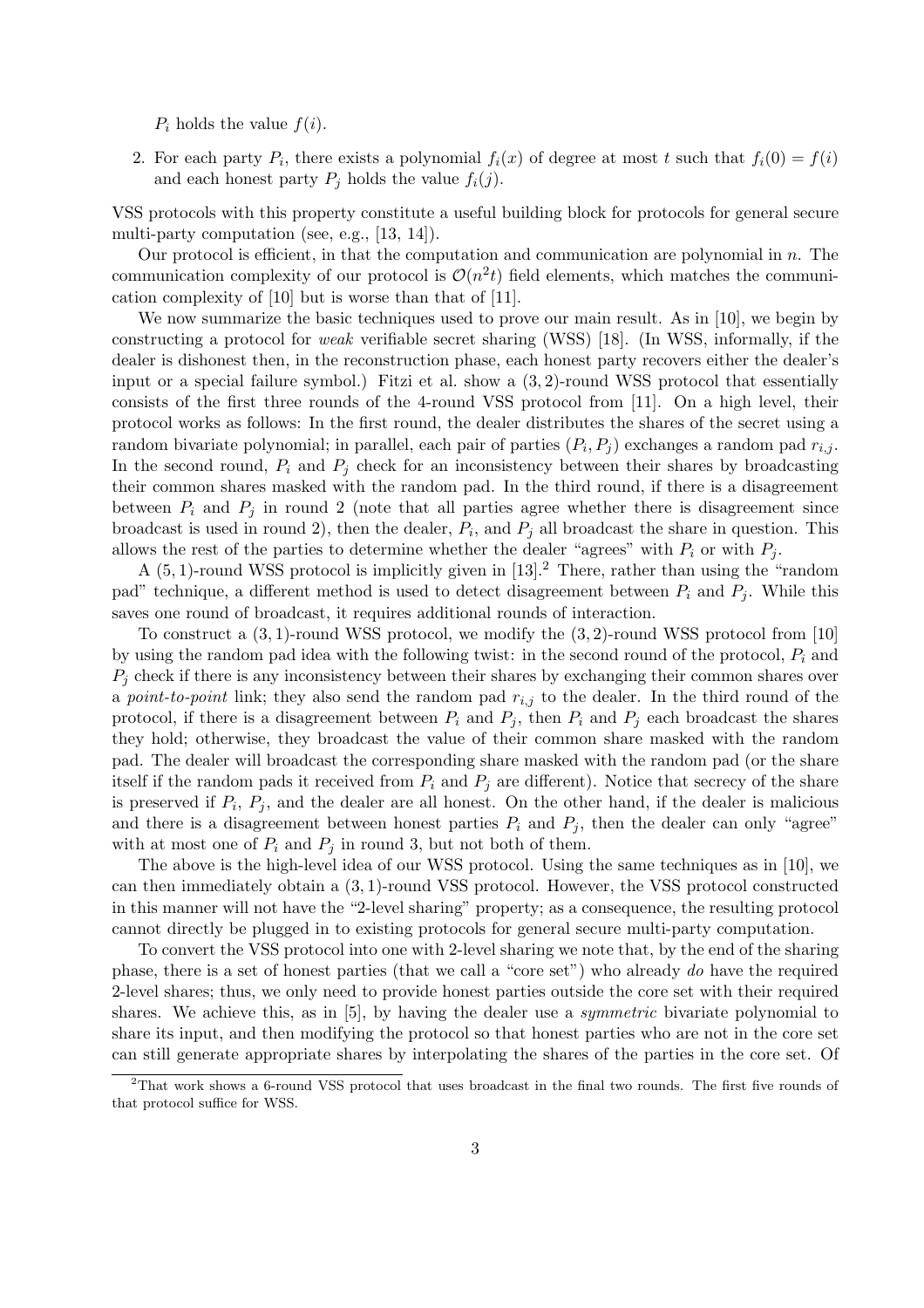course, this process needs to be carefully designed so that no additional information is leaked to the adversary. We defer the details of this to a later section.

Other related work. Gennaro et al. [11] initiated a study of the exact round complexity of VSS. For  $t < n/3$ , they show an efficient (i.e., polynomial-time) (4, 3)-round protocol, and an inefficient (3, 2)-round protocol. (Recall that the round complexity of VSS is defined as the number of rounds in the sharing phase; unless otherwise stated, all protocols mentioned use only one round, without broadcast, in the reconstruction phase.) They also show that three rounds are necessary for VSS when  $t < n/3$ . For  $t < n/4$ , they show that two rounds are necessary and sufficient for efficient VSS. Settling the question of the absolute round complexity of efficient VSS for  $t < n/3$ , Fitzi et al. [10] show an efficient (3, 2)-round VSS protocol. The reconstruction phase of their protocol requires one round of broadcast as well.

As discussed extensively already, although the protocol by Fitzi et al. is optimal in terms of the total number of rounds, it is not optimal in terms of its usage of the broadcast channel. VSS protocols for  $t < n/3$  using one round of broadcast are known, but these protocols are not optimal in terms of their overall round complexity. Micali and Rabin [16] give a (16, 1)-round VSS protocol, and recent work of the authors [13, 14] improves this to give a (7, 1)-round protocol.

Our work, as well as all the work referenced above, focuses on VSS protocols with perfect security (i.e.,  $0$ -error VSS). A natural relaxation is to consider *statistical* VSS where the security properties may fail with negligible probability. Surprisingly, recent work subsequent to our own [17] shows that the lower bound of Gennaro et al. [11] no longer holds in this setting, and that 2-round protocols are in fact possible.

Future directions. It would, of course, be nice to characterize the optimal round complexity of VSS in point-to-point networks. Though our work represents progress toward this goal, the question is complicated by the fact that one must consider the distribution of running times of any protocol (since strict constant-round protocols are ruled out). It will also be interesting to understand the round complexity of statistical VSS when  $t < n/2$ ; see [17] for work in this direction.

# 2 Model and Definitions

We consider the standard communication model where parties communicate in synchronous rounds using pairwise private and authenticated channels. We also assume a broadcast channel, with the understanding that it can be emulated in a point-to-point network using a broadcast protocol. A broadcast channel allows any party to send the same message to all other parties (and all parties to be assured they have received identical messages) in a single round. We stress that we do not assume simultaneous broadcast, but allow rushing here as well.

When we say a protocol tolerates  $t$  malicious parties, we always mean that it is secure against an adversary who may adaptively corrupt up to t parties during an execution of the protocol and coordinate the actions of these parties as they deviate from the protocol in an arbitrary manner. Parties not corrupted by the adversary are called *honest*. We always assume a *rushing* adversary; i.e., in any round the malicious parties receive the messages sent by the honest parties before deciding on their own messages.

### 2.1 VSS and Variants

We now present definitions of WSS, VSS, and VSS with 2-level sharing.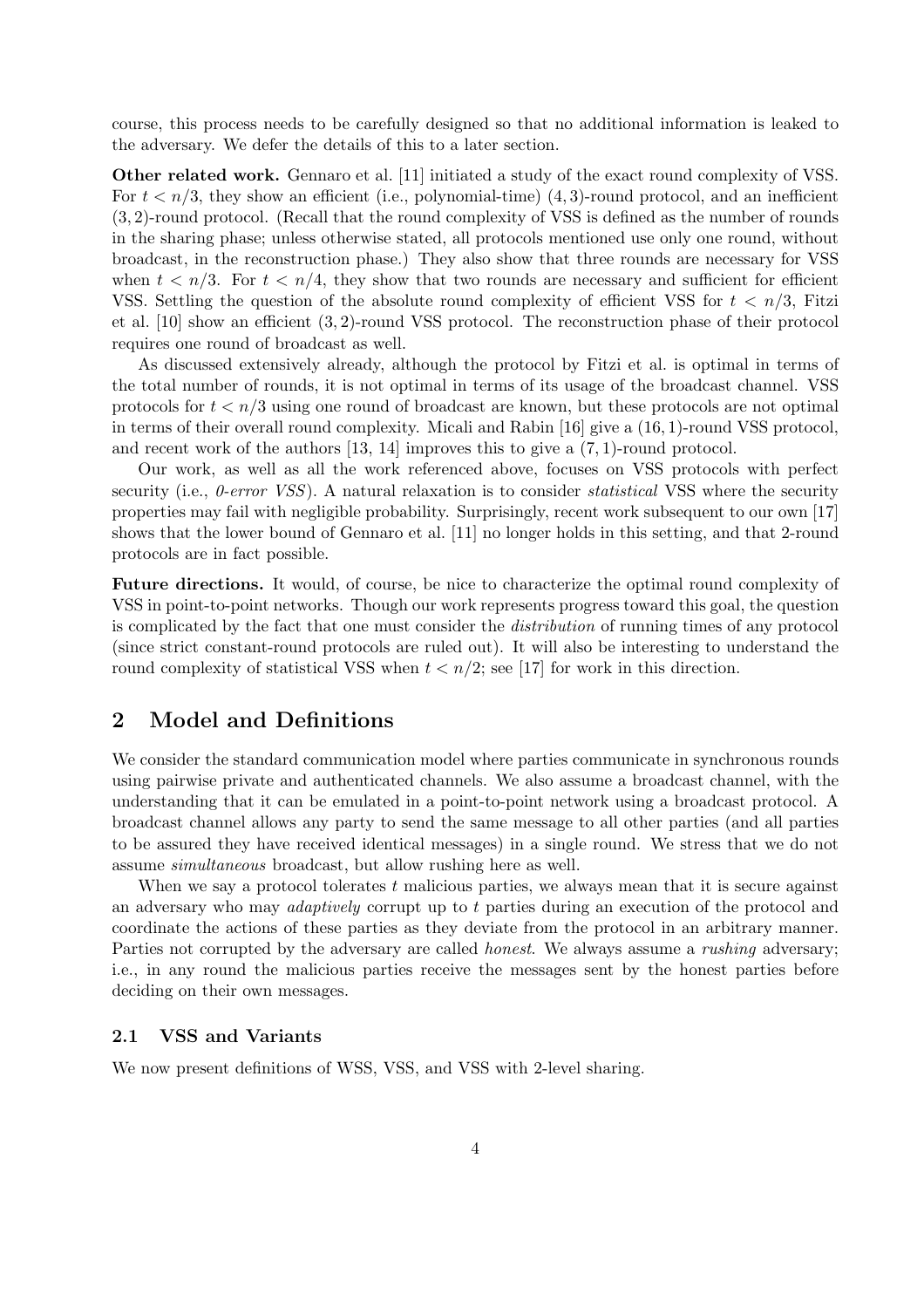**Definition 1** [Weak verifiable secret sharing] A two-phase protocol for parties  $\mathcal{P} = \{P_1, \ldots, P_n\}$ , where a distinguished dealer  $D \in \mathcal{P}$  holds initial input s, is a WSS protocol tolerating t malicious parties if the following conditions hold for any adversary controlling at most t parties:

- Privacy If the dealer is honest at the end of the first phase (the sharing phase), then at the end of this phase the joint view of the malicious parties is independent of the dealer's input s.
- **Correctness** Each honest party  $P_i$  outputs a value  $s_i$  at the end of the second phase (the reconstruction phase). If the dealer is honest then  $s_i = s$ .
- Weak commitment At the end of the sharing phase the joint view of the honest parties defines a value  $s'$  (which can be computed in polynomial time from this view) such that each honest party will output either s' or a default value  $\perp$  at the end of the reconstruction phase.  $\diamondsuit$

**Definition 2** [Verifiable secret sharing] A two-phase protocol for parties  $\mathcal{P}$ , where a distinguished dealer  $D \in \mathcal{P}$  holds initial input s, is a VSS protocol tolerating t malicious parties if it satisfies the privacy and correctness requirements of WSS as well as the following (stronger) commitment requirement:

Commitment At the end of the sharing phase the joint view of the honest parties defines a value  $s'$  (which can be computed in polynomial time from this view) such that all honest parties will output  $s'$  at the end of the reconstruction phase.  $\diamondsuit$ 

**Definition 3** [Verifiable secret sharing with 2-level sharing] A two-phase protocol for parties  $P =$  $\{P_1,\ldots,P_n\}$ , where a distinguished dealer  $D \in \mathcal{P}$  holds initial input s, is a VSS protocol with 2-level sharing tolerating  $t$  malicious parties if it satisfies the privacy and correctness requirements of VSS as well as the following requirement:

- **Commitment with 2-level sharing** At the end of the sharing phase each honest party  $P_i$  outputs  $s_i$  and  $s_{i,j}$  for  $j \in \{1, \ldots, n\}$ , satisfying the following requirements:
	- 1. There exists a polynomial  $p(x)$  of degree at most t such that  $s_i = p(i)$  for every honest party  $P_i$ , and furthermore all honest parties will output  $s' = p(0)$  at the end of the reconstruction phase.
	- 2. For each  $j \in \{1, \ldots, n\}$ , there exists a polynomial  $p_i(x)$  of degree at most t such that (1)  $p_i(0) = p(j)$  and (2)  $s_{i,j} = p_i(i)$  for every honest party  $P_i$ . . As we have the set of  $\Diamond$

This implies the commitment property of VSS, since the value  $s' = p(0)$  that will be output in the reconstruction phase is defined by the view of the honest parties at the end of the sharing phase.

In our protocol descriptions, we implicitly assume all parties send properly-formatted messages at all times; this is without loss of generality, as we may interpret an improper or missing message as some default message. We assume the dealer's input s lies in a finite field  $\mathbb F$  containing  $\{0, 1, \ldots, n\}$ as a subset.

# 3 Weak Verifiable Secret Sharing

We show a  $(3, 1)$ -round WSS protocol tolerating  $t < n/3$  malicious parties.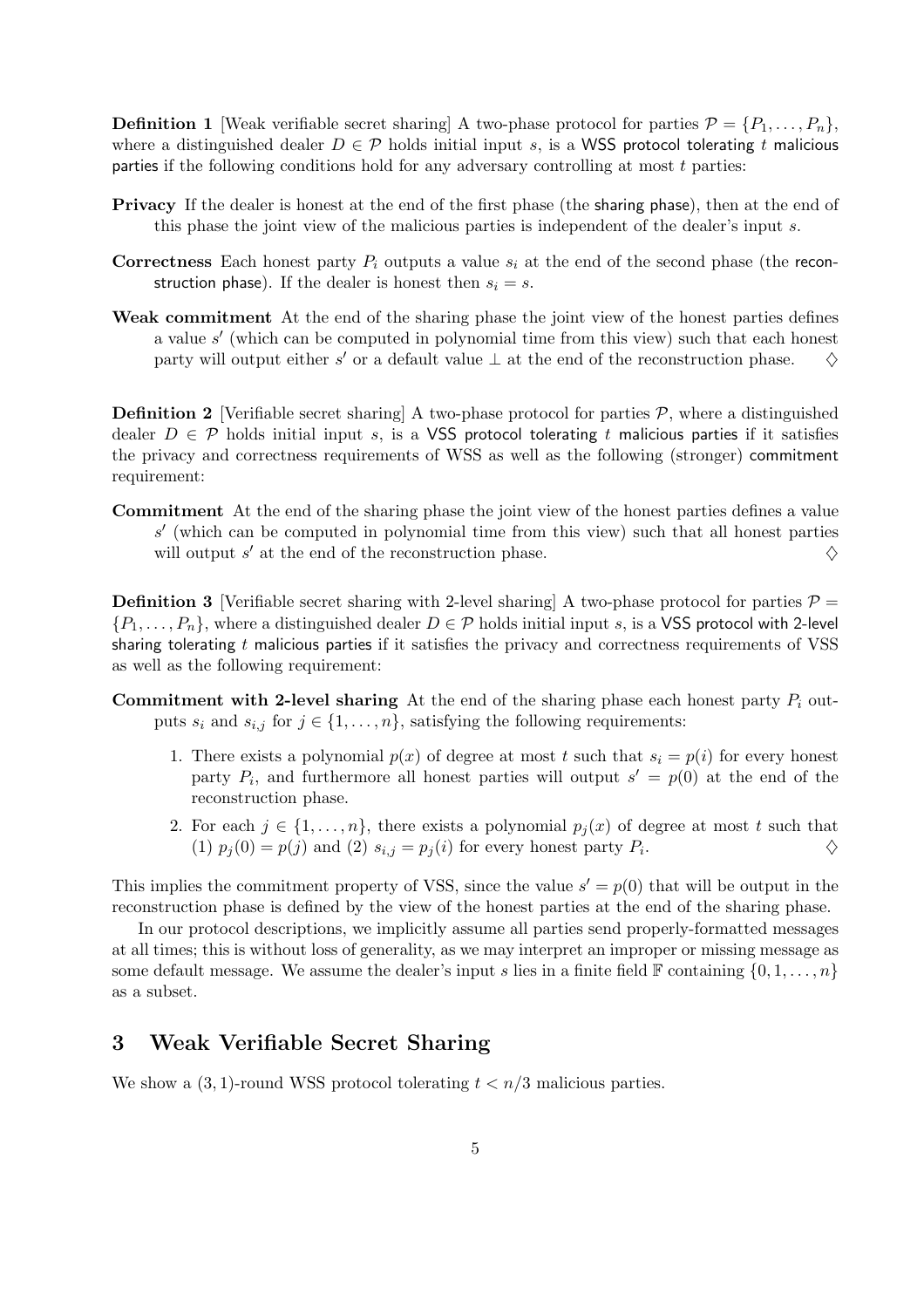### 3.1 The Protocol

Sharing phase. The sharing phase consists of three rounds, with broadcast used in the last round.

Round 1: The dealer holds s. The following steps are carried out in parallel:

- The dealer chooses a random bivariate polynomial  $F(x, y)$  of degree at most t in each variable such that  $F(0, 0) = s$ . The dealer then sends to each party  $P_i$  the polynomials  $f_i(x) := F(x, i)$  and  $q_i(y) := F(i, y)$ .
- Each party  $P_i$  picks a random pad  $r_{i,j} \in \mathbb{F}$  for  $j \in \{1, \ldots, n\}$ , and sends  $r_{i,j}$  to both  $P_j$ and the dealer D.

**Round 2:** For every ordered pair  $(i, j)$ , parties  $P_i$  and  $P_j$  proceed as follows:

- Party  $P_i$  sends  $a_{i,j} := f_i(j)$  to  $P_j$ .
- Party  $P_j$  sends  $b_{j,i} := g_j(i)$  to  $P_i$ . (Note that, when everyone is honest, then  $a_{i,j} = b_{j,i} = F(j,i)$ .)
- Let  $r'_{i,j}$  be the random pad that  $P_j$  received from  $P_i$  in the previous round. Then  $P_j$ sends  $r'_{i,j}$  to D.

**Round 3:** For every ordered pair  $(i, j)$ , parties  $P_i, P_j$ , and D do:

- (From the viewpoint of  $P_i$ :) If  $b_{j,i} \neq f_i(j)$ , then  $P_i$  broadcasts ("disagree",  $f_i(j)$ ,  $r_{i,j}$ ). Otherwise,  $P_i$  broadcasts ("agree",  $f_i(j) + r_{i,j}$ ).
- (From the viewpoint of  $P_j$ :) If  $a_{i,j} \neq g_j(i)$ , then  $P_j$  broadcasts ("disagree",  $g_j(i)$ ,  $r'_{i,j}$ ). Otherwise,  $P_j$  broadcasts ("agree",  $g_j(i) + r'_{i,j}$ ).
- (From the viewpoint of D:) If  $r_{i,j} \neq r'_{i,j}$ , then D broadcasts ("not equal",  $F(j,i)$ ). Otherwise, D broadcasts ("equal",  $F(j, i) + r_{i,j}$ ).

**Local computation.** An ordered pair of parties  $(P_i, P_j)$  is *conflicting* if, in round 3, party  $P_i$ broadcasts ("disagree",  $f_i(j)$ ,  $r_{i,j}$ ); party  $P_j$  broadcasts ("disagree",  $g_j(i)$ ,  $r'_{i,j}$ ); and  $r_{i,j} = r'_{i,j}$ . For a pair of conflicting parties  $(P_i, P_j)$ , we say that  $P_i$  (resp.,  $P_j$ ) is unhappy if one of the following conditions hold:

- The dealer broadcasts ("not equal",  $d_{i,j}$ ) and  $d_{i,j} \neq f_i(j)$  (resp.,  $d_{i,j} \neq g_i(i)$ ).
- The dealer broadcasts ("equal",  $d_{i,j}$ ) and  $d_{i,j} \neq f_i(j) + r_{i,j}$  (resp.,  $d_{i,j} \neq g_j(i) + r'_{i,j}$ ).

Note that all parties agree on who is unhappy. If there are more than  $t$  unhappy parties, the dealer is disqualified and a default value is shared.

Reconstruction phase. The reconstruction phase is similar to the one in [10], except that we do not use broadcast.

- 1. Every party  $P_i$  that is not unhappy sends  $f_i(x)$  and  $g_i(y)$  to all other parties.
- 2. Let  $f_j^i$ ,  $g_j^i$  denote the polynomials that  $P_j$  sent to  $P_i$  in the previous step.  $P_i$  then constructs a consistency graph  $G_i$  whose vertices correspond to the parties who are not unhappy:
	- Initially, there is an edge between  $P_j$  and  $P_k$  in  $G_i$  if and only if  $f_j^i(k) = g_k^i(j)$  and  $g_j^i(k) = f_k^i(j)$ . (Note that we allow also the case  $j = k$  here.)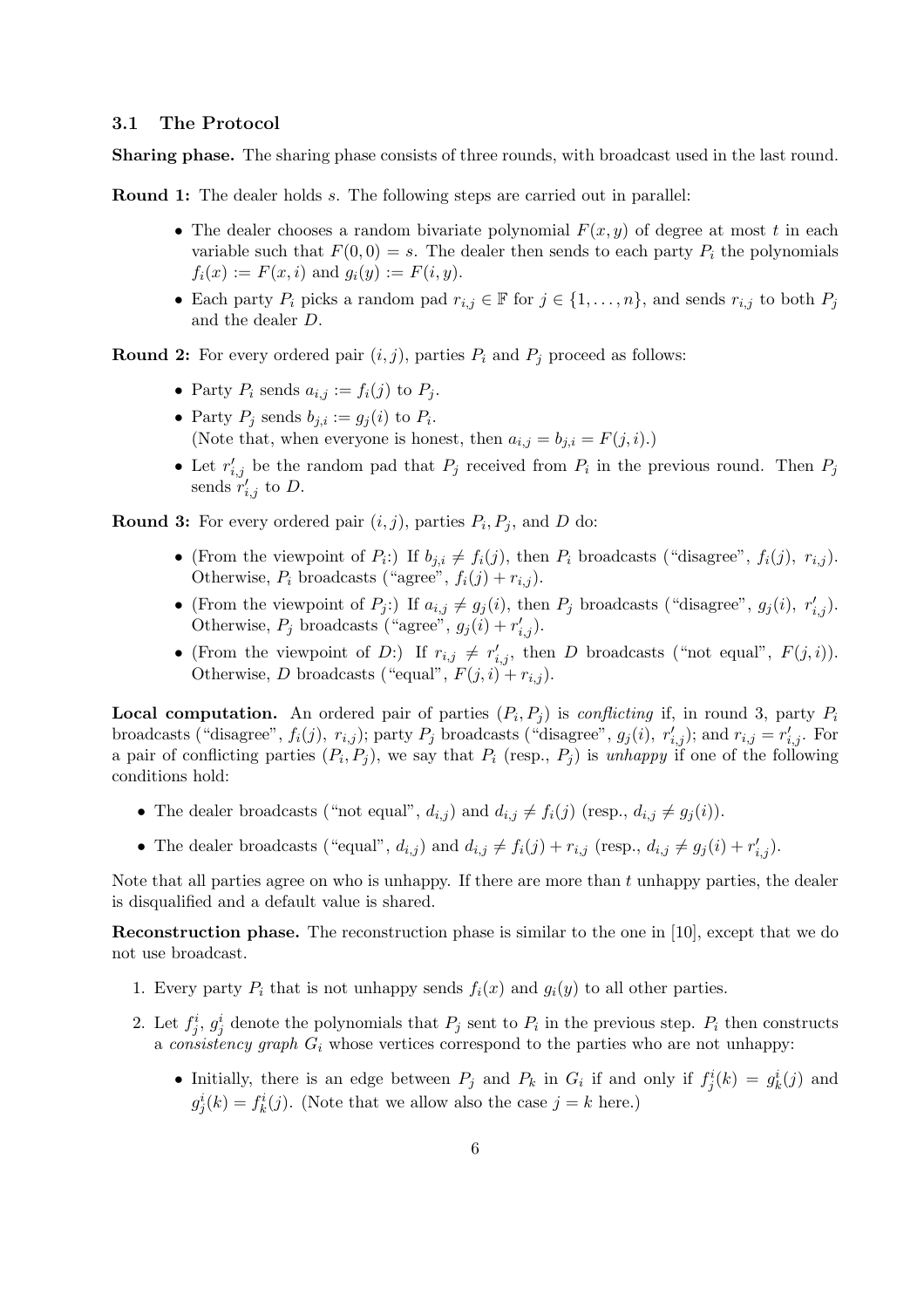• If there exists a vertex in  $G_i$  whose degree is less than  $n - t$  (including self-loops), then that vertex is removed from  $G_i$ . This is repeated until no more vertices can be removed.

Let Core<sub>i</sub> denote the parties whose corresponding vertices remain in  $G_i$ .

3. If  $|\text{Core}_i| < n - t$ , then  $P_i$  outputs  $\perp$ . Otherwise,  $P_i$  reconstructs the polynomial  $F'(x, y)$ defined by any  $t + 1$  parties in Core<sub>i</sub>, and outputs  $s' := F'(0,0)$ .

We remark that, since we do not use broadcast in the reconstruction phase, it is possible that Core<sub>i</sub>, Core<sub>j</sub> are different for different honest parties  $P_i, P_j$ .

## 3.2 Proofs

Lemma 1 If the dealer is not corrupted by the end of the sharing phase, then privacy is preserved.

**Proof** Let C denote the set of parties corrupted by the end of the sharing phase. We show that if the dealer remains uncorrupted, then the information the adversary has about the dealer's input at the end of the sharing phase consists of the polynomials  $\{f_i(x), g_i(y)\}_{P_i \in \mathcal{C}}$ . Since  $F(x, y)$  is a random bivariate polynomial of degree at most t and  $|\mathcal{C}| \leq t$ , a standard argument implies that the view of the adversary is independent of the dealer's input s.

It is immediate that the adversary learns nothing additional about s in round 2. As for the values broadcast in round 3, consider any ordered pair  $(P_i, P_j)$  of parties who remain honest throughout the sharing phase. Since the dealer is honest, we have  $f_i(j) = g_j(i) = F(j, i)$  and, since  $P_i, P_j$  are honest, we have  $r_{i,j} = r'_{i,j}$ . Thus, in round 3, parties  $P_i, P_j$ , and the dealer all broadcast the same "blinded" value  $F(j, i) + r_{i,j}$ . Since  $r_{i,j}$  is chosen uniformly at random from the point of view of the malicious parties, they do not learn anything about the value of  $F(j, i)$ .

Lemma 2 If the dealer is not corrupted by the end of the sharing phase, then correctness holds.

Proof Observe that if the dealer remains honest then no honest party will be unhappy. It follows that the dealer is not disqualified at the end of sharing phase.

Let  $P_i$  be honest. In the reconstruction phase, Core<sub>i</sub> contains all the honest parties and so  $|\mathsf{Core}_i| \ge n-t$ . We claim that for any  $P_j \in \mathsf{Core}_i$ , it holds that  $f_j^i(x) = F(x,j)$  and  $g_j^i(y) = F(j, y)$ , where F is the dealer's polynomial. When  $P_j$  is honest this is immediate. When  $P_j$  is malicious, the fact that  $P_j \in \text{Core}_i$  means that  $f_j^i(k) = g_k^i(j) = F(k, j)$  for at least  $n - 2t \geq t + 1$  honest parties  $P_k$ . Since  $f_j^i(x)$  has degree at most t, it follows that  $f_j^i(x) = F(x, j)$ . A similar argument shows that  $g_j^i(y) = F(j, y)$ . Therefore, the polynomial  $F'(x, y)$  reconstructed by  $P_i$  is equal to  $F(x, y)$ , and  $P_i$ outputs  $s = F(0, 0)$ .  $\overline{\phantom{a}}$ 

Lemma 3 Weak commitment holds.

Proof The case of an honest dealer follows from the proof of correctness, so we consider the case of a malicious dealer. If there are more than  $t$  unhappy parties, the dealer is disqualified and weak commitment trivially holds; so, assume there are at most  $t$  unhappy parties. Then there are at least  $n - 2t \geq t + 1$  honest parties who are not unhappy. Let H denote the first  $t + 1$  such parties. The polynomials  $f_i$  sent by the dealer to the parties in H define a bivariate polynomial  $\hat{F}(x, y)$  in the natural way: namely, let F be such that  $F(x, i) = f_i(x)$  for each  $P_i \in \mathcal{H}$ . Because parties in H are not unhappy, it holds also that  $\hat{F}(i, y) = g_i(y)$  for all  $P_i \in \mathcal{H}$ . Set  $s' := \hat{F}(0, 0)$ . We show that every honest party outputs either  $\perp$  or s' in the reconstruction phase.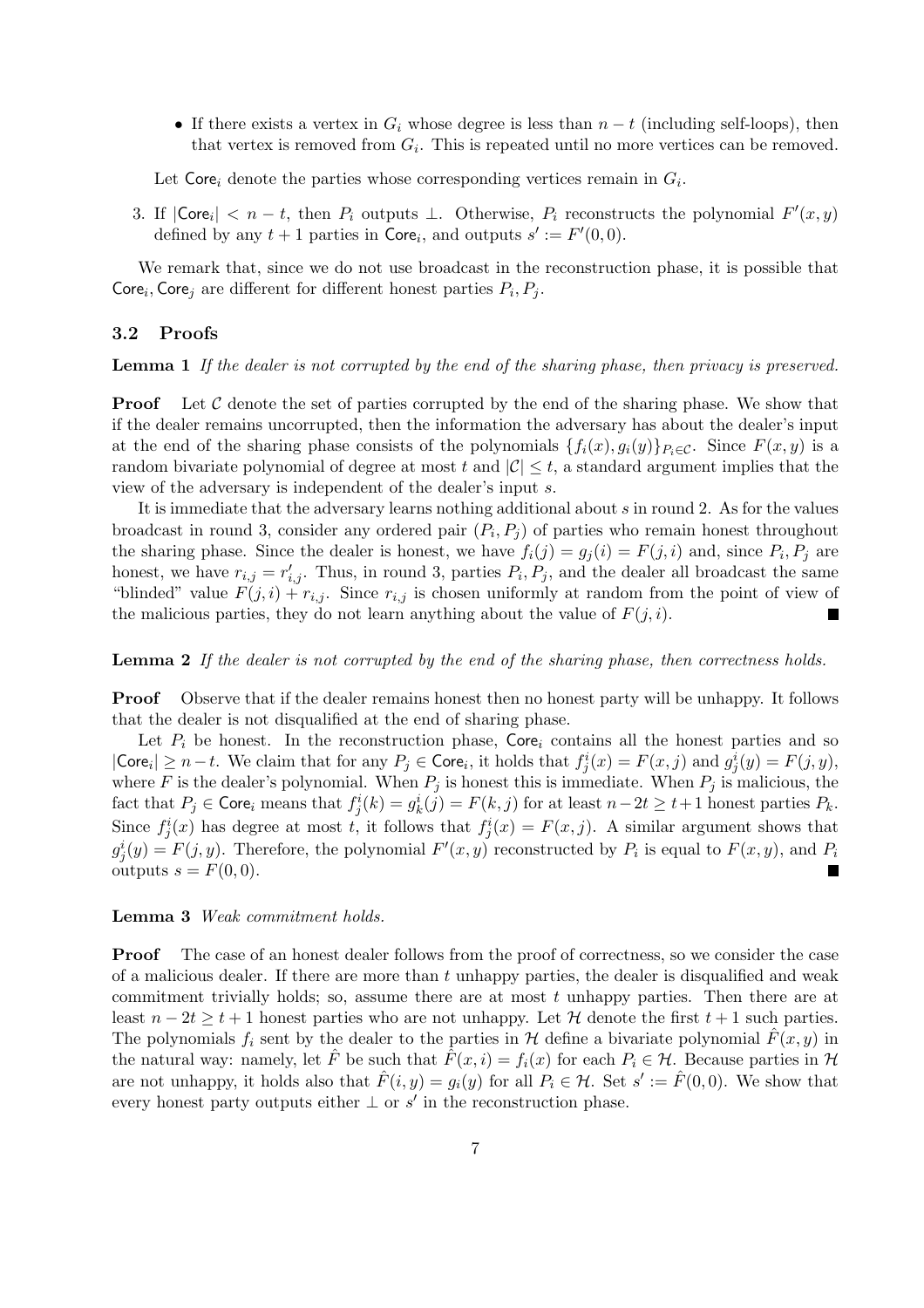Consider an honest party  $P_i$  in the reconstruction phase. If  $|\mathsf{Core}_i| < n-t$  then  $P_i$  outputs  $\perp$  and we are done. Say  $|\text{Core}_i| \ge n-t$ . We claim that for each  $P_j \in \text{Core}_i$ , it holds that  $f_j^i(x) = \hat{F}(x,j)$ and  $g_j^i(y) = \hat{F}(j, y)$ . When  $P_j$  is honest, the fact that  $P_j$  is not unhappy (which is true since  $P_j \in \text{Core}_i$ ) means that  $f_j^i(k) = f_j(k) = g_k(j) = \hat{F}(k, j)$  for all  $t + 1$  parties  $P_k \in \mathcal{H}$ . Since  $f_j^i$  is a polynomial of degree at most t, this implies that  $f_j^i(x) = \hat{F}(x, j)$ . A similar argument shows that  $g_j^i(y) = \hat{F}(j, y)$ . When  $P_j \in \text{Core}_i$  is malicious, we have that  $f_j^i(k) = g_k^i(j) = \hat{F}(k, j)$  for at least  $n-2t \geq t+1$  honest parties  $P_k \in \text{Core}_i$ . Again, since  $f_j^i(x)$  has degree at most t it follows that  $f_j^i(x) = \hat{F}(x, j)$ , and a similar argument shows that  $g_j^i(y) = \hat{F}(j, y)$ . Therefore, the polynomial reconstructed by  $P_i$  is equal to  $\hat{F}(x, y)$ , and  $P_i$  outputs  $s' = \hat{F}(0, 0)$ .

As the proof of the above lemma indicates, our WSS protocol also satisfies a weak variant of 2-level sharing that we state for future reference:

**Lemma 4** Say the dealer is not disqualified in an execution of the WSS protocol, and let  $H$  denote the set of all honest parties who are not unhappy. Then there is a bivariate polynomial  $\ddot{F}$  of degree at most t in each variable such that, at the end of the sharing phase, the polynomials  $f_i, g_i$  held by each  $P_i \in \mathcal{H}$  satisfy  $f_i(x) = \hat{F}(x, i)$  and  $g_i(y) = \hat{F}(i, y)$ .

As a consequence, each  $P_i \in \mathcal{H}$  can compute  $s_i$  and  $s_{i,j}$  for  $j \in \{1, \ldots, n\}$  such that:

- 1. There is a polynomial  $p(x)$  of degree at most t with  $s_i = p(i)$ , and furthermore all honest parties output either  $s' = p(0)$  or  $\perp$  in the reconstruction phase.
- 2. For each  $j \in \{1, \ldots, n\}$ , there exists a polynomial  $p_i(x)$  of degree at most t such that (1)  $p_i(0) = p(j)$  and (2)  $s_{i,j} = p_j(i)$ .

**Proof** When the dealer is honest take  $\hat{F}$  to be the dealer's polynomial. When the dealer is dishonest, let  $\hat{F}$  be the bivariate polynomial defined in the proof of the preceding lemma. Set  $p(x) \stackrel{\text{def}}{=} \hat{F}(0,x)$  and  $p_j(x) \stackrel{\text{def}}{=} \hat{F}(x,j)$ . In what follows we assume a dishonest dealer, but it is immediate that everything (trivially) holds also if the dealer is honest.

The proof of the preceding lemma shows that, at the end of the sharing phase, each  $P_i \in \mathcal{H}$ holds polynomials  $f_i, g_i$  with  $f_i(x) = \hat{F}(x, i)$  and  $g_i(y) = \hat{F}(i, y)$ , and such that all honest parties output either  $s' = \hat{F}(0,0)$  or  $\perp$  in the reconstruction phase. Then each  $P_i \in \mathcal{H}$  can compute  $s_i := f_i(0) = \hat{F}(0, i) = p(i)$  and  $s_{i,j} := g_i(j) = \hat{F}(i, j) = p_j(i)$ . Furthermore,  $s' = p(0)$ . Finally,  $p_j(0) = F(0, j) = p(j)$  for all  $j \in \{1, ..., n\}$ . Thus, all the stated requirements hold.

## 4 Verifiable Secret Sharing

Before we describe our VSS protocol with 2-level sharing, we review the ideas used in [10] to transform their WSS protocol into a VSS protocol (that does not have 2-level sharing). At a high level, the sharing phase of the VSS protocol is more-or-less the same as the sharing phase of the underlying WSS protocol; the difference is that now, in the reconstruction phase, each party reveals the random pads they used in the sharing phase. A problem that arises is to ensure that a malicious party  $P_i$  reveals the "correct" random pads. This is enforced by having each player act as a dealer in its own execution of WSS, and "binding" the random pads of each party to this execution of WSS. In more detail: in parallel with the sharing phase of the larger VSS protocol, each party  $P_i$  also acts as a dealer and shares a random secret using the WSS protocol. Let  $F_i^{pad}$  $i^{paa}(x, y)$  be the corresponding bivariate polynomial chosen by  $P_i$ . Then  $P_i$  will use  $r_{i,j} := F_i^{pad}$  $i^{pad}(0, j)$  as the appropriate "random"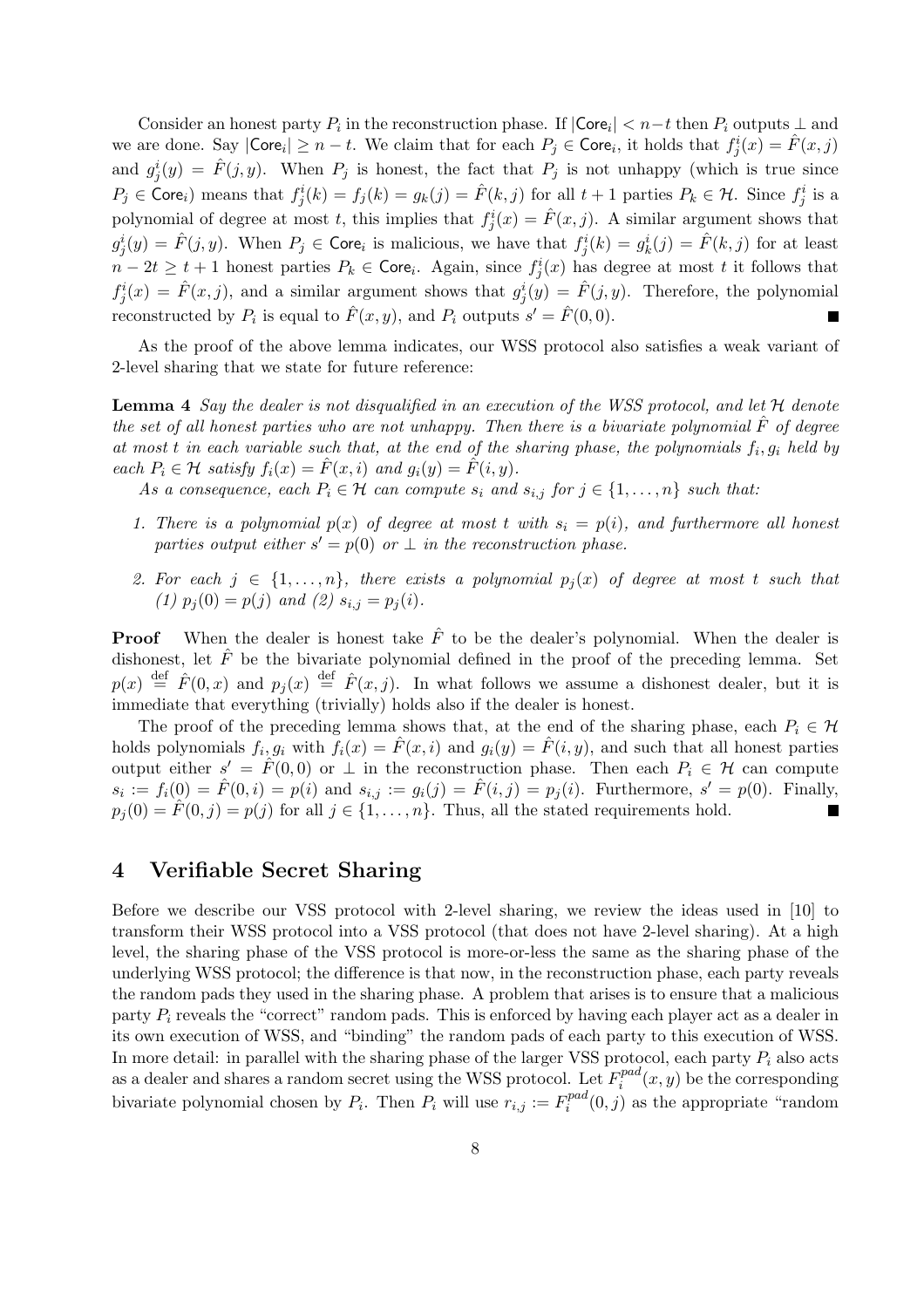pad" in the larger VSS protocol. (The pads  $\{r_{i,j}\}$  used by any honest party  $P_i$  are thus no longer independent, but secrecy is still preserved since they lie on a random degree- $t$  polynomial.) These random pads are then revealed in the reconstruction phase by using the reconstruction phase of the underlying WSS protocol.

We can use the ideas outlined in the previous paragraph to obtain a  $(3,1)$ -round VSS protocol, but the resulting protocol will not have 2-level sharing. Yet all is not lost. As observed already in Lemma 4, by the end of the sharing phase of the resulting VSS protocol the honest parties that are not unhappy do have the required 2-level shares. To achieve our desired result we must therefore only enable any unhappy honest party to construct its 2-level shares.

At a high level, we do this as follows: Suppose  $\hat{F}(x, y)$  is the dealer's bivariate polynomial, defined by the end of the sharing phase of the VSS protocol, and let  $P_i$  be an honest party who is unhappy. We need to show how  $P_i$  constructs the polynomials  $\hat{F}(x, i)$  and  $\hat{F}(i, y)$  (which it will use to generate its 2-level shares exactly as in the proof of Lemma 4). Let  $P_i$  be a party such that:

- $P_j$  is not unhappy (in the larger VSS protocol);
- $P_j$  was not disqualified as a dealer it its own execution of WSS; and
- $P_i$  is not unhappy in  $P_j$ 's execution of WSS.

From the proof of Lemma 4, we know there is a bivariate polynomial  $\hat{F}^{pad}_j(x,y)$  for which  $P_i$  holds the univariate polynomial  $\hat{F}^{pad}_j(x,i)$ . Furthermore,  $P_j$  has effectively broadcasted the polynomial  $B_j(x) \stackrel{\text{def}}{=} \hat{F}(x,j) + \hat{F}_j^{pad}(0,x)$  in round 3, since it has broadcasted  $\hat{F}(k,j) + \hat{F}_j^{pad}(0,k)$  for all k. Thus, party  $P_i$  can compute

$$
\hat{F}(i,j) := B_j(i) - \hat{F}_j^{pad}(0,i) = \hat{F}(i,j)
$$

for any party  $P_i$  satisfying the above conditions. If there are  $t + 1$  parties satisfying the above conditions, then  $P_i$  can reconstruct the polynomial  $\tilde{F}(i, y)$ .

Unfortunately, it is not clear how to extend the above approach to enable  $P_i$  to also reconstruct the polynomial  $\hat{F}(x, i)$  in the case when  $\hat{F}$  is an *arbitrary* bivariate polynomial. For this reason, we have the dealer use a *symmetric*<sup>3</sup> bivariate polynomial. Then  $\hat{F}(x, i) = \hat{F}(i, x)$  and we are done.

#### 4.1 The Protocol

We show a  $(3, 1)$ -round VSS protocol with 2-level sharing that tolerates  $t < n/3$  malicious parties. Proofs of security are deferred to the appendix.

Sharing phase. The sharing phase consists of three rounds, with broadcast used in the last round.

Round 1: The dealer holds s. The following steps are carried out in parallel:

- 1. The dealer chooses a random *symmetric* bivariate polynomial  $F(x, y)$  of degree t in each variable such that  $F(0, 0) = s$ . Then D sends to each party  $P_i$  the polynomial  $f_i(x) := F(x, i)$ . Note that  $F(x, i) = F(i, x)$  since F is symmetric.
- 2. Each party  $P_i$  picks a random value  $\hat{s}_i$  and executes the first round of the WSS protocol described in the previous section, acting as a dealer to share the "input"  $\hat{s}_i$ . We refer to this instance of the WSS protocol as  $WSS_i$ .

<sup>&</sup>lt;sup>3</sup>A polynomial F is symmetric if, for all  $\ell, m$ , the coefficient of the term  $x^{\ell}y^m$  is equal to the coefficient of the term  $x^m y^{\ell}$ . If F is symmetric then  $F(i, j) = F(j, i)$  for all i, j.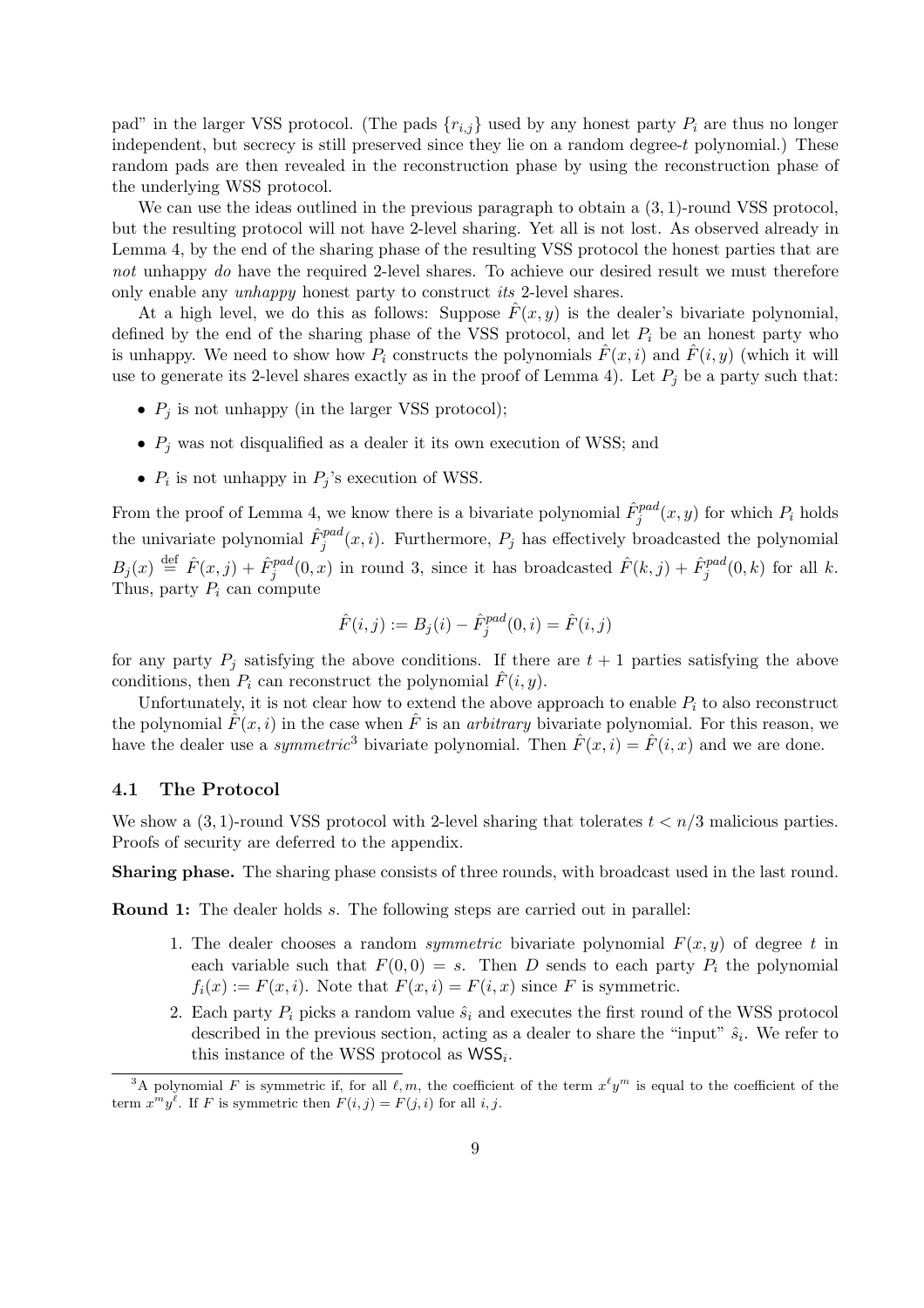- 3. Let  $F_i^{pad}$  $i^{pad}(x, y)$  denote the bivariate polynomial used by  $P_i$  in  $\mathsf{WSS}_i$  (i.e.,  $F^{pad}_i$ )  $i^{pad}(0,0) = \hat{s}_i$ . Party  $P_i$  sends the polynomial  $r_i(y) := F_i^{pad}$  $e_i^{paa}(0, y)$  to the dealer D.
- **Round 2:** Round 2 of  $WSS_i$  is run, for all i. Concurrently, each party  $P_j$  does the following:
	- 1. For all i, send  $a_{j,i} := f_j(i)$  to  $P_i$ .
	- 2. Let  $f_{i,j}^{pad}(x)$  be the x-polynomial that  $P_i$  sent to  $P_j$  in round 1 of WSS<sub>i</sub>. (If  $P_i$  is honest then  $f_{i,j}^{pad}(x) = F_i^{pad}$  $i_i^{pad}(x, j)$ .) Party  $P_j$  sends  $r'_{i,j} := f_{i,j}^{pad}(0)$  to D.
- **Round 3:** Round 3 of  $WSS_i$  is run, for all i. Concurrently, for every ordered pair  $(i, j)$ :
	- 1. (From the viewpoint of  $P_i$ :) If  $a_{j,i} \neq f_i(j)$ , then  $P_i$  broadcasts ("disagree",  $f_i(j)$ ,  $F_i^{pad}$  $i^{pad}(0,j)$ ). Otherwise,  $P_i$  broadcasts ("agree",  $f_i(j) + F_i^{pad}$  $\mathcal{C}_i^{pad}(0,j)).$
	- 2. (From the viewpoint of  $P_j$ :) If  $a_{i,j} \neq f_j(i)$ , then  $P_j$  broadcasts ("disagree",  $f_j(i)$ ,  $f_{i,j}^{pad}(0)$ ). Otherwise,  $P_j$  broadcasts ("agree",  $f_j(i) + f_{i,j}^{pad}(0)$ ).
	- 3. (From the viewpoint of D:) If  $r_i(j) \neq r'_{i,j}$ , then D broadcasts ("not equal",  $F(j,i)$ ). Otherwise, D broadcasts ("equal",  $F(j, i) + r_i(j)$ ).

#### Local computation. Each party locally carries out the following steps:

- 1. An ordered pair of parties  $(P_i, P_j)$  is *conflicting* if, in round 3, party  $P_i$  broadcasts ("disagree",  $f_i(j)$ ,  $F_i^{pad}$  $i_i^{pad}(0,j)$ ; party  $P_j$  broadcasts ("disagree",  $f_j(i)$ ,  $f_{i,j}^{pad}(0)$ ); and it holds that  $F_i^{pad}$  $i<sup>pad</sup>(0,j) = f<sup>pad</sup><sub>i,j</sub>(0)$ . For a pair of conflicting parties  $(P_i, P_j)$ , we say that  $P_i$  (resp.,  $P_j$ ) is unhappy if one of the following conditions hold:
	- (a) D broadcasts ("not equal",  $d_{i,j}$ ) and  $d_{i,j} \neq f_i(j)$  (resp.,  $d_{i,j} \neq f_j(i)$ ).
	- (b) D broadcasts ("equal",  $d_{i,j}$ ) and  $d_{i,j} \neq f_i(j) + F_i^{pad}$  $i_j^{pad}(0, j)$  (resp.,  $d_{i,j} \neq f_j(i) + f_{i,j}^{pad}(0)$ ).

Let Core denote the set of parties who are not unhappy with respect to the definition above. For every  $P_i$  who was not disqualified as the dealer in  $WSS_i$ , let Core<sub>i</sub> denote the set of parties who are not unhappy with respect to  $WSS_i$ . (If  $P_i$  was disqualified in  $WSS_i$ , then set  $\mathsf{Core}_i := \emptyset.$ 

- 2. For all  $i, j$ , remove  $P_j$  from Core<sub>i</sub> if either of the following hold for the ordered pair  $(i, j)$  in round 3:
	- $P_i$  broadcasts ("agree", y) and  $P_j$  did not broadcast ("agree", y).
	- $P_i$  broadcasts ("disagree",  $\star$ , w) and  $P_j$  broadcasts anything other than ("disagree",  $\star$ , w). (Here,  $\star$  denotes an arbitrary value.)
- 3. Remove  $P_i$  from Core if  $|\mathsf{Core} \cap \mathsf{Core}_i| < n-t$ . (Thus, if  $P_i$  was disqualified in WSS<sub>i</sub> then  $P_i \notin \text{Core.}$ )

Note that all parties have the same view regarding Core and the  ${Core<sub>i</sub>}$ .

- 4. If  $|Core| < n-t$ , then the dealer is disqualified and a default value (and appropriate 2-level shares) are shared.
- 5. Each party  $P_i$  computes a polynomial  $\hat{f}_i(x)$  of degree at most t: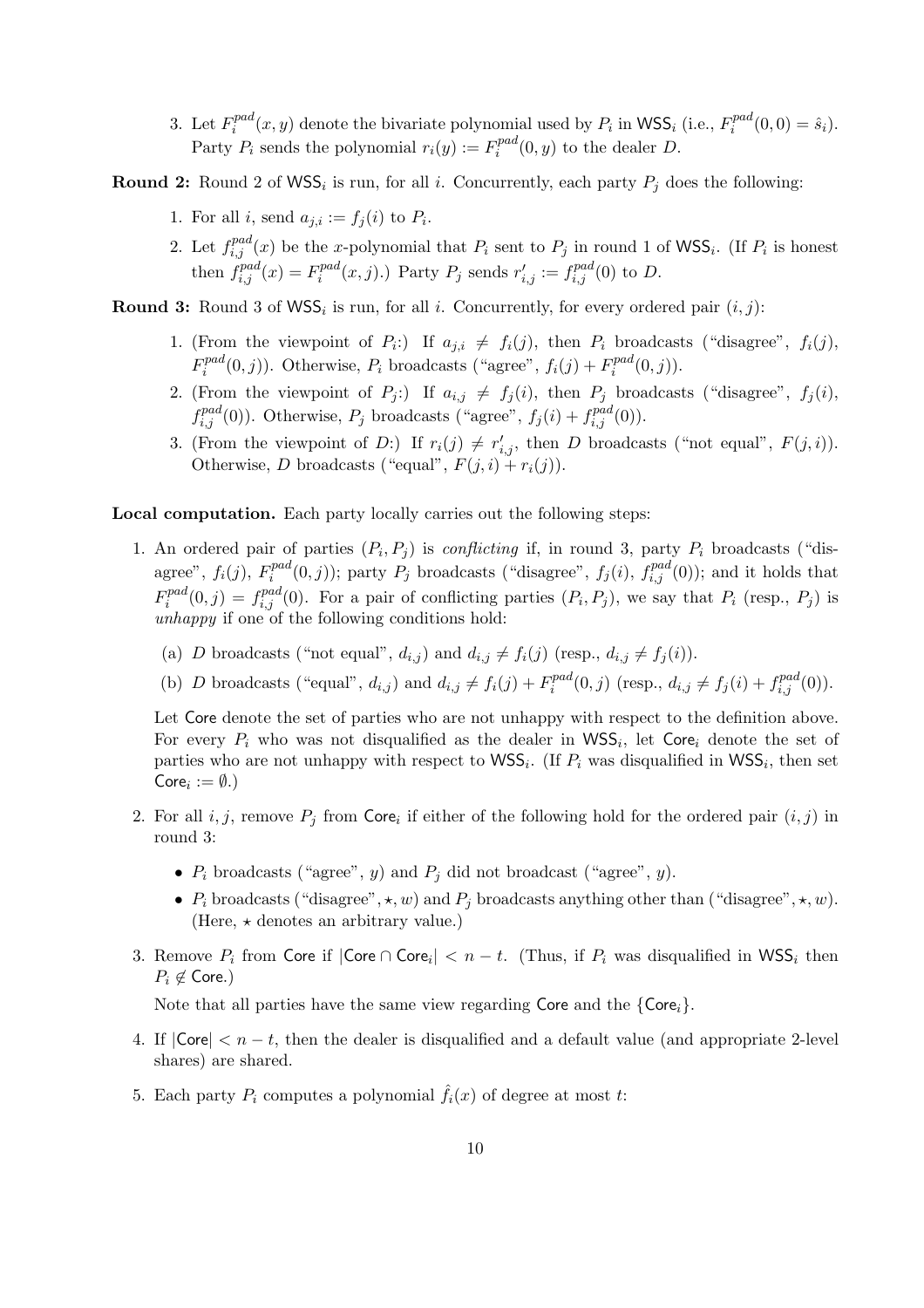- (a) If  $P_i \in \text{Core}$ , then  $\hat{f}_i(x)$  is the polynomial that  $P_i$  received from the dealer in round 1.
- (b) If  $P_i \notin \text{Core}$ , then  $P_i$  computes  $\hat{f}_i(x)$  in the following way:
	- i.  $P_i$  first defines a set Core'<sub>i</sub> as follows: A party  $P_j$  is in Core'<sub>i</sub> if and only if all the following conditions hold:
		- $P_i \in \text{Core}$  and  $P_i \in \text{Core}_i$ .
		- Define  $p_{j,k}$ , for  $k \in \{1, \ldots, n\}$ , as follows: if, in step 1 of round 3 for the ordered pair  $(j, k)$ , party  $P_j$  broadcasted ("agree",  $y_{j,k}$ ), then set  $p_{j,k} := y_{j,k}$ . If  $P_j$ broadcasted ("disagree",  $w_{j,k}, z_{j,k}$ ), then set  $p_{j,k} := w_{j,k} + z_{j,k}$ .

We require that the  $\{p_{i,k}\}\$ are consistent with a polynomial  $B_i(x)$  of degree at most t; i.e.,  $B_j(k) = p_{j,k}$  for all k. (If not, then  $P_j$  is not included in Core<sub>i</sub>.) Our proofs show that  $|\mathsf{Core}'_i| \geq t+1$  if the dealer is not disqualified.

- ii. For each  $P_j \in \text{Core}'_i$ , set  $p_j := p_{j,i} f^{pad}_{j,i}(0)$ . Let  $\hat{f}_i$  be the polynomial of degree at most t such that  $\hat{f}_i(j) = p_j$  for every  $P_j \in \text{Core}'_i$ . (It will follow from our proof that such an  $\hat{f}_i$  exists.)
- 6. Finally,  $P_i$  outputs  $s_i := \hat{f}_i(0)$  and  $s_{i,j} := \hat{f}_i(j)$  for all  $j \in \{1, \ldots, n\}.$

**Reconstruction phase.** Each party  $P_i$  sends  $s_i$  to all other parties. Let  $s'_{j,i}$  be the value that  $P_j$  sends to  $P_i$ . Using Reed-Solomon decoding,  $P_i$  computes a polynomial  $f(x)$  of degree at most t such that  $f(j) = s'_{j,i}$  for at least  $2t + 1$  values of j. The final output of  $P_i$  is  $f(0)$ .

## 4.2 Proofs

We prove that the protocol given in the previous section is a VSS protocol with 2-level sharing that tolerates  $t < n/3$  malicious parties.

Lemma 5 If the dealer is not corrupted by the end of the sharing phase, privacy is preserved.

**Proof** Let C denote the set of parties corrupted by the end of the sharing phase. We show that if the dealer remains uncorrupted, then the view of the adversary can be simulated given the polynomials  $\{f_i(x)\}_{P_i\in\mathcal{C}}$ . Since  $F(x, y)$  is a random symmetric bivariate polynomial of degree at most t and  $|\mathcal{C}| \leq t$ , a standard argument (see, e.g., [4]) implies that the view of the adversary is independent of the dealer's input s.

It is immediate that the adversary learns nothing additional about s in round 2. As for the values broadcast in round 3, consider an ordered pair  $(P_i, P_j)$  of parties who remain honest throughout the sharing phase. Since the dealer is honest, we have  $f_i(j) = F(j, i) = F(i, j) = f_j(i)$  and, since  $P_i, P_j$ are honest,  $r_i(j) = r'_{i,j}$ . Thus, in round 3, parties  $P_i, P_j$ , and the dealer all broadcast the same "blinded" value  $f_i(j) + F_i^{pad}$  $E_i^{pad}(0, j)$ . Since  $F_i^{pad}$  $i^{pad}(0, y)$  is a random polynomial of degree at most t this does not leak any information about the  $\{f_i(x)\}_{P_i \notin \mathcal{C}}$  that the adversary does not already know.

Lemma 6 If the dealer is not corrupted by the end of the sharing phase, then correctness and commitment with 2-level sharing hold.

Proof If the dealer is honest, then no honest party is unhappy. Also, all honest parties are in Core<sub>i</sub> for any honest player  $P_i$ . Since there are at least  $n-t$  honest parties, no honest party is removed from Core. It follows that the dealer is not disqualified.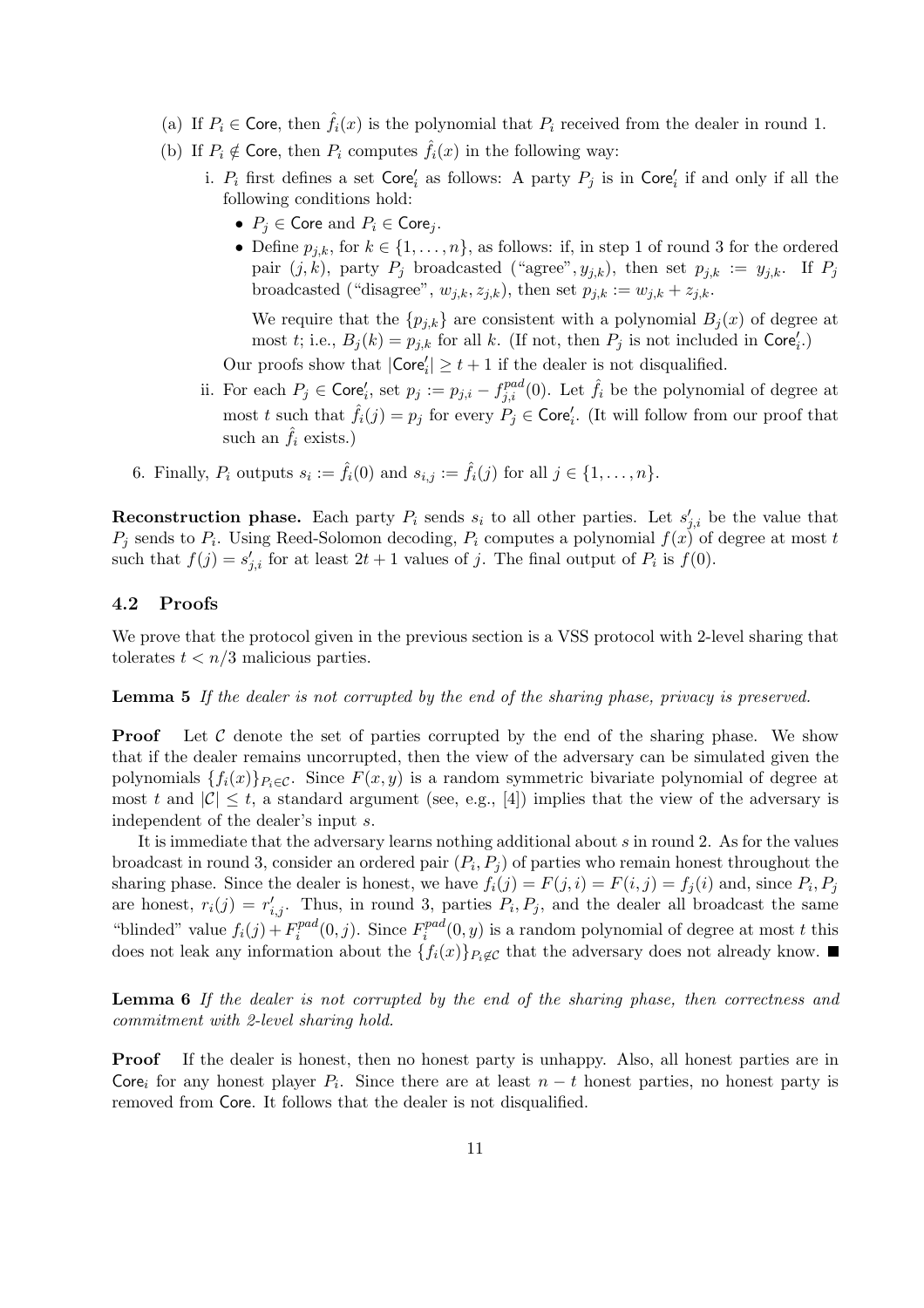Since all honest parties are in Core, each honest party  $P_i$  sets  $\hat{f}_i(x) := f_i(x) = F(x, i)$ . Defining  $p(x) \stackrel{\text{def}}{=} F(0,x)$  and  $p_j(x) \stackrel{\text{def}}{=} F(j,x)$ , it is straightforward to verify that the properties of commitment with 2-level sharing hold:

- Each honest party  $P_i$  outputs  $s_i := \hat{f}_i(0) = F(0, i) = p(i)$ .
- For all j, it holds that  $p_i(0) = F(j, 0) = F(0, j) = p(j)$ .
- For each honest party  $P_i$  and all  $j \in \{1, \ldots, n\}$ , we have

$$
s_{i,j} = \hat{f}_i(j) = F(j,i) = p_j(i).
$$

In the reconstruction phase,  $s'_{j,i} = s_j = p(j)$  for any honest party  $P_j$ . Thus, each honest party  $P_i$ receives at most t values  $s'_{j,i}$  that do not lie on the polynomial  $p(x)$ . It follows that  $P_i$  outputs  $s = p(0) = F(0, 0)$ , the dealer's input. This completes the proof.

We now move on to show that commitment with 2-level sharing holds even when the dealer is malicious. The case of a disqualified dealer is obvious, so we focus on the case of a malicious dealer who is not disqualified. We begin by proving three claims:

**Claim 7** If the dealer is not disqualified, then for any honest  $P_i$  it holds that  $|\text{Core}'_i| \geq t+1$ .

**Proof** If the dealer was not disqualified, then Core contains at least  $n-2t \geq t+1$  honest parties. We show that any honest  $P_j \in \text{Core}$  is also in  $\text{Core}'_i$ , proving the claim.

Since  $P_i$  and  $P_j$  are both honest,  $P_i \in \mathsf{Core}_j$ . Set  $B(x) \stackrel{\text{def}}{=} f_j(x) + F_j^{pad}$  $j^{pa}$  $(0, x)$ . This is a polynomial of degree at most t, and the  $p_{j,k}$  computed by  $P_i$  all lie on  $B_j(x)$ . We conclude that  $P_j \in \mathsf{Core}_i'.$ 

Claim 8 If the dealer is not disqualified in the sharing phase, there is a bivariate symmetric polynomial  $\hat{F}(x, y)$  of degree at most t in each variable that is consistent with the polynomials  $\hat{f}_i$  computed by every honest party in Core; i.e., for every honest  $P_i \in \mathsf{Core}$  it holds that  $\hat{f}_i(x) = \hat{F}(x, i)$ .

**Proof** If the dealer is not disqualified, then there are at least  $n - t$  parties in Core and at least  $n-2t \geq t+1$  of them are honest. Let H denote the first  $t+1$  such parties. The polynomials  $f_i$  sent by the dealer to the parties in H define a bivariate polynomial  $\hat{F}(x, y)$  in the natural way: namely, let  $\hat{F}$  be such that  $\hat{F}(x, i) = f_i(x)$  for each  $P_i \in \mathcal{H}$ . We show that  $\hat{F}$  satisfies the requirements of the claim.

By definition of  $\hat{F}$ , we have  $\hat{f}_i(x) = f_i(x) = \hat{F}(x, i)$  for any  $P_i \in \mathcal{H}$ . Next, observe that for every honest  $P_i, P_j \in \mathsf{Core}$  it holds that  $\hat{f}_i(j) = \hat{f}_j(i)$ . Indeed, it must be the case that  $f_i(j) = f_j(i)$ (or else one of  $P_i$  or  $P_j$  would be unhappy), and since  $P_i, P_j \in \mathsf{Core}$  we have  $\hat{f}_i(x) = f_i(x)$  and  $\tilde{f}_j(x) = f_j(x)$ . Since  $\mathcal{H} \subset \mathsf{Core}$ , this implies that  $\tilde{F}$  is symmetric. It also implies that for every honest  $P_i \in \text{Core}$  (i.e., not just the  $P_i \in \mathcal{H}$ ) we have  $\hat{f}_i(x) = \hat{F}(i, x) = \hat{F}(x, i)$ , proving the claim.

**Claim 9** Assume the dealer is not disqualified in the sharing phase, and let  $\hat{F}$  be the polynomial guaranteed to exist by Claim 8. Then for any honest  $P_i \notin \mathsf{Core},$  it holds that  $\hat{f}_i(x) = \hat{F}(x, i)$ .

**Proof** Fix an honest  $P_i \notin \text{Core}$ , and  $P_j \in \text{Core}'_i$ . (Claim 7 shows that  $\text{Core}'_i$  is non-empty.) By definition, this means  $P_j \in \text{Core}$  and  $P_i \in \text{Core}_j$ . So  $P_j$  was not disqualified as a dealer in  $WSS_j$ and, by Lemma 4, there exists a bivariate polynomial  $\hat{F}^{pad}_{j}$  of degree at most t in each variable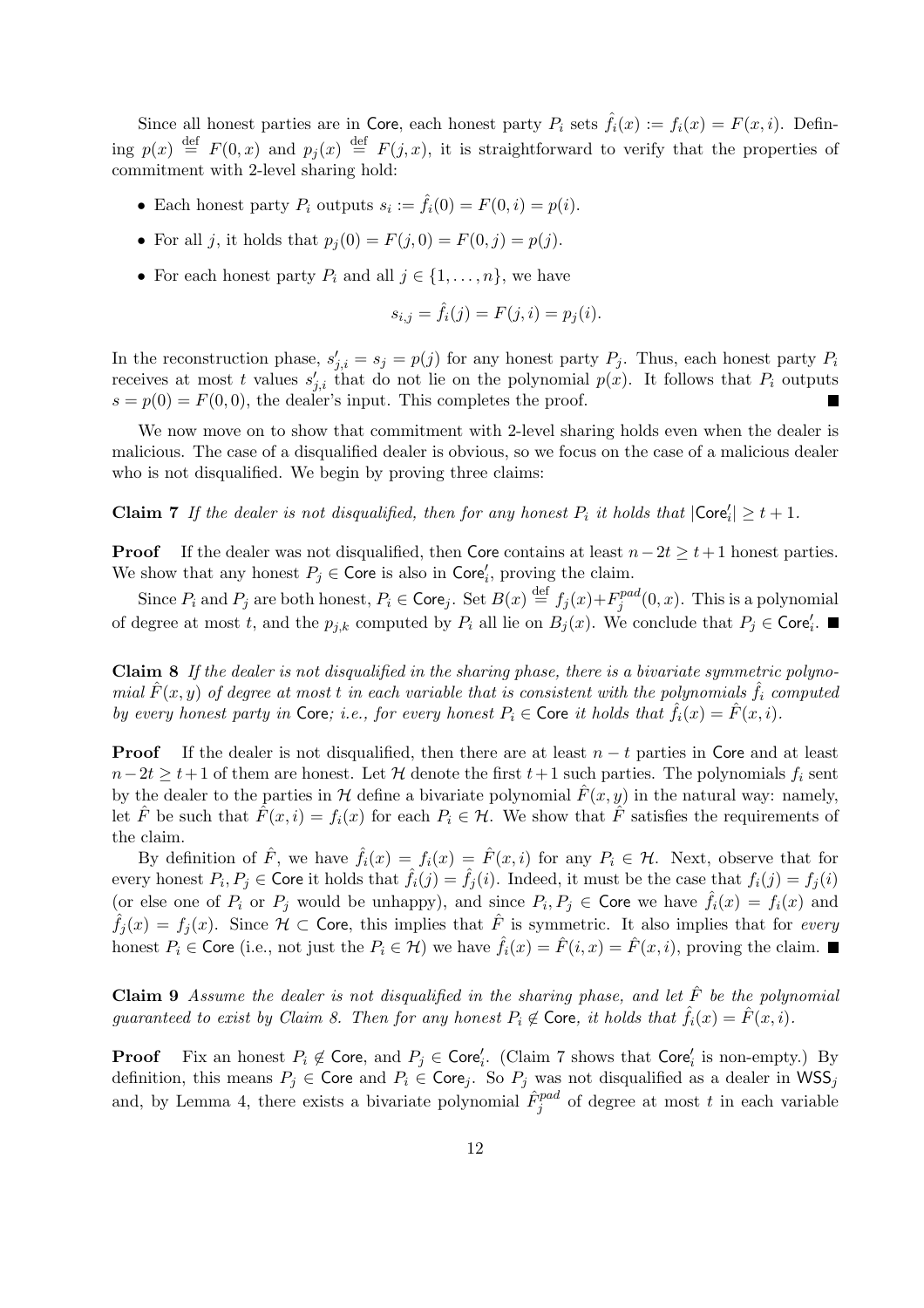such that  $f_{j,k}^{pad}(x) = \hat{F}_j^{pad}(x,k)$  for all  $P_k \in \text{Core}_j$ . (Recall that  $f_{j,k}^{pad}$  denotes the polynomial that  $P_j$  sent to  $P_k$  in round 1 of WSS<sub>j</sub>.)

Let  $p_{j,k}$  be the values computed by  $P_i$ , and let  $B_j(x)$  be a polynomial of degree at most t such that  $B_j(k) = p_{j,k}$  for all k. Such a polynomial is guaranteed to exist because otherwise  $P_j \notin \text{Core}_i'.$ 

Since  $P_j$  remains in Core, we have  $|\text{Core} \cap \text{Core}_j| \geq n-t$ . This means that there are at least  $n-2t \geq t+1$  honest parties that are in both Core and Core<sub>j</sub>. Letting  $\hat{F}$  be the symmetric polynomial guaranteed by the previous claim, we now show that for any honest  $P_k \in \text{Core} \cap \text{Core}_j$  we have  $B_j(k) = \hat{F}(k, j) + \hat{F}_j^{pad}(0, k)$ . There are two cases to consider:

• If, in step 1 of round 3 for the ordered pair  $(j, k)$ , party  $P_j$  broadcasted ("agree",  $y_{j,k}$ ), then  $p_{j,k} := y_{j,k}$ . Since  $P_k \in \text{Core}_j$ , this means that  $P_k$  must have broadcasted ("agree",  $y_{k,j}$ ) with  $y_{k,j} = y_{j,k}$  in step 2 of that round (cf. step 2 of the local computation phase). Since  $P_k$  is honest,

$$
B_j(k) = p_{j,k} = y_{j,k} = y_{k,j}
$$
  
\n
$$
= f_k(j) + f_{j,k}^{pad}(0)
$$
  
\n
$$
= \hat{F}(j,k) + f_{j,k}^{pad}(0) \qquad \text{(using Claim 8 and } P_k \in \text{Core)}
$$
  
\n
$$
= \hat{F}(j,k) + \hat{F}_j^{pad}(0,k) \qquad \text{(since } P_k \in \text{Core}_j)
$$
  
\n
$$
= \hat{F}(k,j) + \hat{F}_j^{pad}(0,k),
$$

using the fact that  $\hat{F}$  is symmetric.

• If, in step 1 of round 3 for the ordered pair  $(j, k)$ , party  $P_i$  broadcasted ("disagree",  $w_{i,k}, z_{i,k}$ ) then, since  $P_k \in \text{Core}_j$ , this means that  $P_k$  must have broadcasted ("disagree",  $w_{k,j}, z_{k,j}$ ) with  $z_{k,j} = z_{j,k}$ . It must also be the case that  $w_{k,j} = w_{j,k}$  or else one of  $P_j$  or  $P_k$  would be unhappy. It follows that

$$
B_j(k) = p_{j,k} = w_{j,k} + z_{j,k} = w_{k,j} + z_{k,j},
$$

and then an argument as before shows that  $B_j(k) = \hat{F}(k, j) + \hat{F}_j^{pad}(0, k)$ .

Summarizing, we have  $B_j(k) = \hat{F}(k, j) + \hat{F}_j^{pad}(0, k)$  for at least  $t + 1$  values of k. Since  $B_j(x)$ has degree at most t, this means  $B_j(x) = \hat{F}(x, j) + \hat{F}_j^{pad}(0, x)$ .

Party  $P_i$  next computes

$$
p_j := p_{j,i} - f_{j,i}^{pad}(0) = B_j(i) - \hat{F}_j^{pad}(0, i)
$$
  
=  $\hat{F}(i, j) + \hat{F}_j^{pad}(0, i) - \hat{F}_j^{pad}(0, i) = \hat{F}(i, j),$ 

using the fact that  $P_i \in \text{Core}_j$  in the first line. Since this is true for arbitrary  $P_j \in \text{Core}'_i$ , we see that the polynomial  $\hat{f}_i$  computed by  $P_i$  satisfies  $\hat{f}_i(x) = \hat{F}(i, x) = \hat{F}(x, i)$ . This completes the proof.

Lemma 10 Even when the dealer is malicious, commitment with 2-level sharing holds.

**Proof** By the preceding two claims, there exists a symmetric bivariate polynomial  $\hat{F}(x, y)$  with degree at most t in each variable such that  $\hat{f}_i(x) = \hat{F}(x, i)$  for any honest party  $P_i$ . Set  $p(x) :=$  $\hat{F}(x,0)$  and  $p_i(x) := \hat{F}(x, j)$ . One can then verify that the properties of commitment with 2-level sharing hold: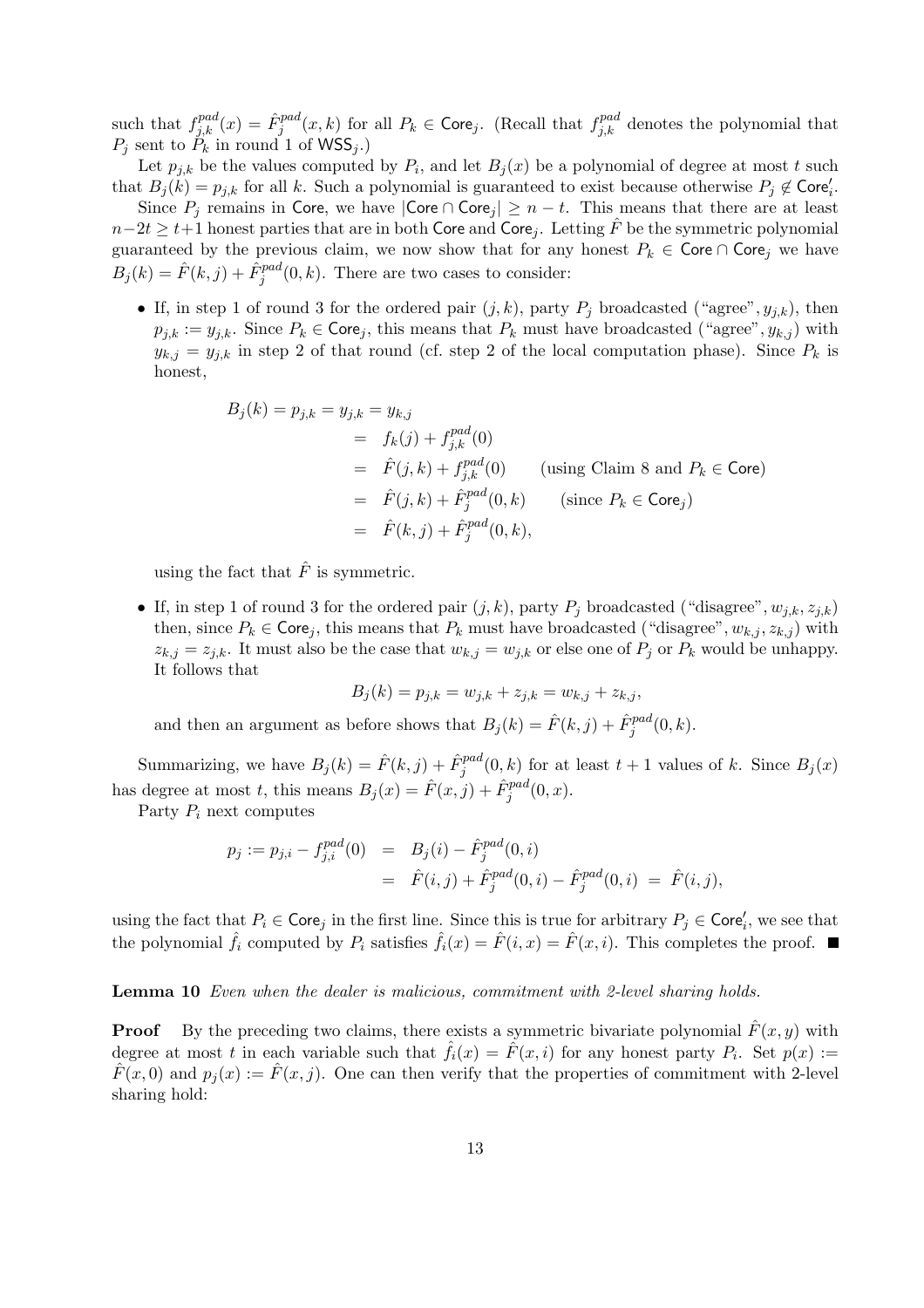- Each honest party  $P_i$  outputs  $s_i \stackrel{\text{def}}{=} \hat{f}_i(0) = \hat{F}(0, i) = \hat{F}(i, 0) = p(i)$ .
- At the end of the reconstruction phase, each honest party  $P_i$  will output  $s' = p(0)$ .
- For all j, it holds that  $p_i(0) = \hat{F}(0, j) = p(j)$ .
- For each honest party  $P_i$  and all  $j \in \{1, \ldots, n\}$ , we have

$$
s_{i,j} \stackrel{\text{def}}{=} \hat{f}_i(j) = \hat{F}(j,i) = \hat{F}(i,j) = p_j(i).
$$

This completes the proof.

## References

- [1] M. Ben-Or, S. Goldwasser, and A. Wigderson. Completeness theorems for non-cryptographic fault-tolerant distributed computation. In 20th Annual ACM Symposium on Theory of Computing (STOC), pages 1–10, 1988.
- [2] G. R. Blakley. Safeguarding cryptographic keys. In National Computer Conference, volume 48, pages 313–317. AFIPS Press, 1979.
- [3] B. Chor, S. Goldwasser, S. Micali, and B. Awerbuch. Verifiable secret sharing and achieving simultaneity in the presence of faults. In 26th Annual IEEE Symposium on Foundations of Computer Science (FOCS), pages 383–395, 1985.
- [4] R. Cramer and I. Damgard. Multiparty computation, an introduction. Lecture notes available at http://www.daimi.au.dk/˜ivan/mpc\_2004.pdf.
- [5] R. Cramer, I. Damgård, and U. Maurer. General secure multi-party computation from any linear secret sharing scheme. In Adv. in Cryptology — Eurocrypt 2000, pages 316–334. Springer-Verlag, 2000.
- [6] D. Dolev, C. Dwork, O. Waarts, and M. Yung. Perfectly secure message transmission. J.  $ACM$ , 40(1):17-47, 1993.
- [7] P. Feldman and S. Micali. An optimal probabilistic protocol for synchronous Byzantine agreement. SIAM J. Computing, 26(4):873–933, 1997.
- [8] M. J. Fischer and N. A. Lynch. A lower bound for the time to assure interactive consistency. Information Processing Letters, 14(4):183–186, 1982.
- [9] M. Fitzi and J. Garay. Efficient player-optimal protocols for strong and differential consensus. In 22nd Annual ACM Symp. on Principles of Distributed Computing, pages 211–220, 2003.
- [10] M. Fitzi, J. A. Garay, S. Gollakota, C. P. Rangan, and K. Srinathan. Round-optimal and efficient verifiable secret sharing. In 3rd Theory of Cryptography Conference (TCC), pages 329–342, 2006.
- [11] R. Gennaro, Y. Ishai, E. Kushilevitz, and T. Rabin. The round complexity of verifiable secret sharing and secure multicast. In 33rd Annual ACM Symposium on Theory of Computing  $(STOC)$ , pages 580–589, 2001.